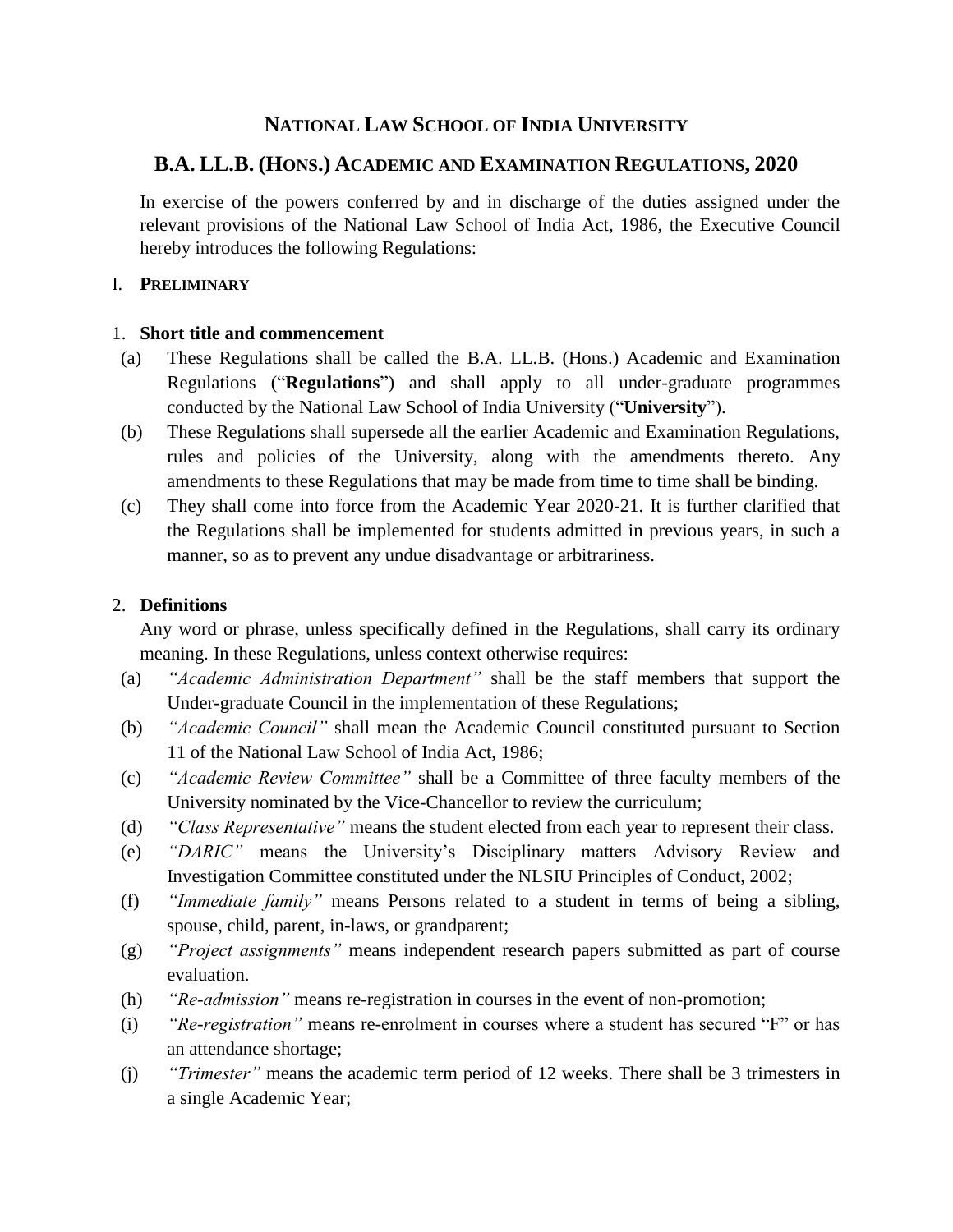(k) *"Viva voce"* means the oral evaluation of the student. For the purposes of these Regulations, use of the term viva voce shall also mean to include "project presentations".

## II. **AUTHORITIES UNDER THESE REGULATIONS**

## 1. **Under-graduate Council**

- (a) The Vice-Chancellor shall constitute an Under-Graduate Council (hereinafter "UGC") for administration and implementation of these Regulations every year.
- (b) The UGC shall have a Chairperson, who shall be a Professor or an Associate Professor, and five members nominated by the Vice-Chancellor by rotation.
- (c) The term of the UGC shall ordinarily be one year.
- (d) Each member of the UGC shall act as a Class Coordinator. Students in a particular class may file any grievance with the concerned Class Coordinator.

## 2. **Functions of the Under-graduate Council**

- (a) The UGC shall oversee the implementation of these Regulations.
- (b) The UGC shall stipulate the model marking scheme for Project Assignments.
- (c) The UGC shall act upon complaints and grievances referred to it under the Regulations.
- (d) All disputes arising out of the Regulations shall be referred to the UGC for resolution after an application is made to the Class Coordinator concerned. In case of any grievance against the decision reached by the UGC, the Vice-Chancellor may be approached and the Vice-Chancellor shall resolve the issue in accordance with the Regulations within a reasonable time period.
- 3. **Examination Department -** The Examination Department shall assist the UGC in the administration and implementation of the Regulations and act as the Secretariat to the UGC.
- 4. **Academic Administration Department –** The Academic Administration Department (hereinafter "AAD") shall be responsible for all notifications and communication to the student body in connection with the Regulations. Provided that any other relevant authority may also share communications with the Student Body with the permission of the AAD.

## 5. **Student Academic Council**

- (a) Every year, a Student Academic Council (hereinafter "SAC") consisting of the Class Representatives elected by each of the five classes shall be constituted by the Student Bar Association (SBA).
- (b) The SAC shall be headed by the Class Representatives of the 5th year class.
- (c) The SAC shall have the right to meet the Under-graduate Council and the Vice Chancellor to communicate grievances and address issues.
- (d) The SBA President and Vice President will be Ex-officio members of the Council.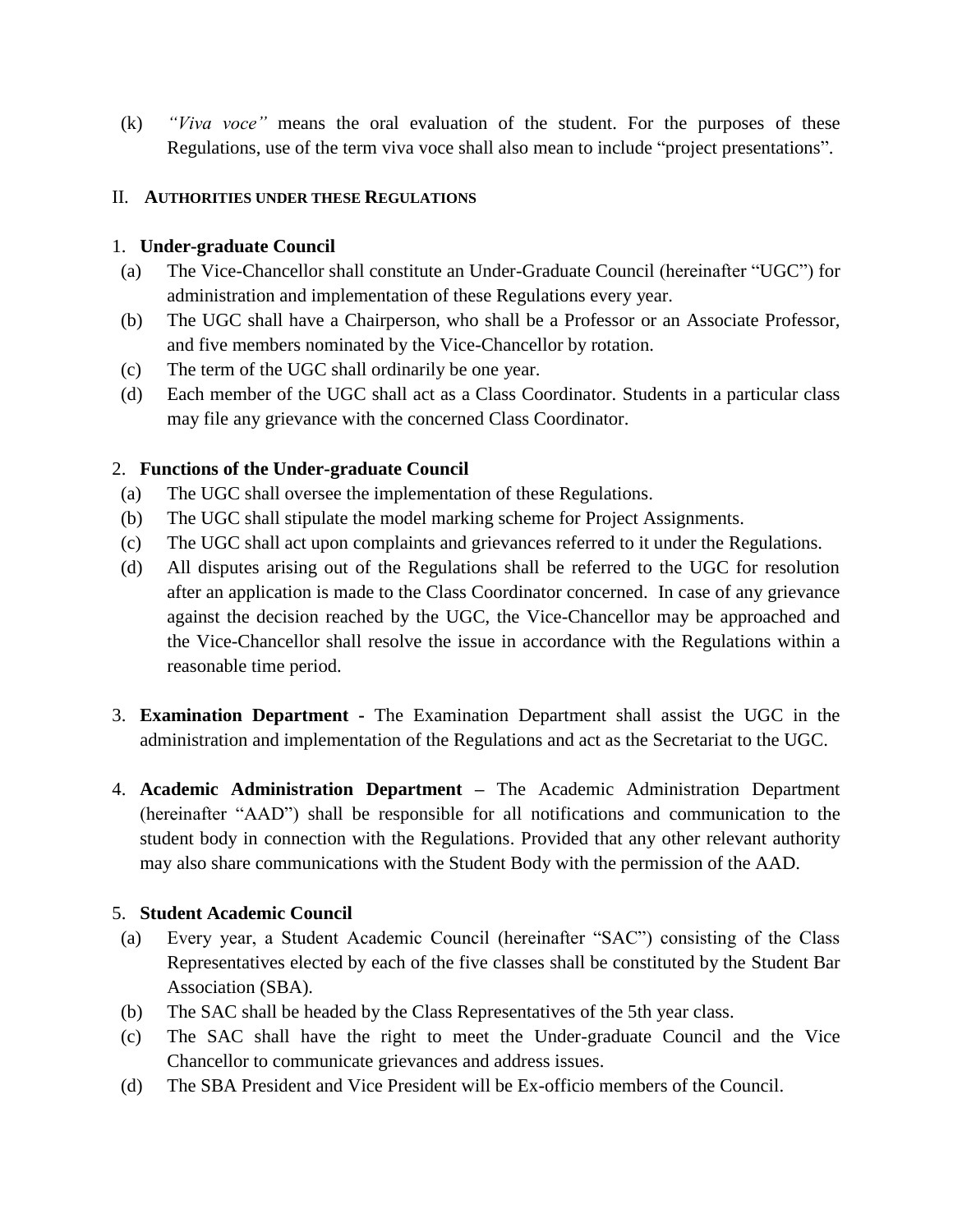#### **III.ATTENDANCE REQUIREMENTS**

1. All students must attend every lecture, tutorial, clinic, seminar, field work or any other academic or curricular session as prescribed in these Regulations.

#### 2. **Unauthorised exit from the class**

- (a) If a student leaves a class without permission, after having obtained attendance for that hour, the teacher concerned shall intimate the AAD, who shall deduct 3 hours of attendance from the overall classes attended by the student at the end of the trimester. The teacher shall inform the student about the loss of attendance.
- (b) Repeated violations shall result in disciplinary action by the University.
- 3. All students must attend a minimum of 75% of classes held in every course, including seminar courses conducted during the trimester.
- 4. Failure to meet the attendance requirement in *any one course* shall lead to re-registration in the said course in the next Academic year. The student will have to compulsorily make up the shortfall of attendance and write the exam, or fulfil the evaluation components as required.

*Provided*, submitting a new Project and viva is optional if the student secured more than 50% in the previously submitted project and viva. If the student chooses to redo the project and viva, the marks attained in the fresh attempt would be considered for all purposes.

*Provided further,* if the said course is a Seminar Course which is not offered again, the student will have to compulsorily re-register for an alternate course, fulfil the attendance requirement and all evaluation components.

5. Failure to meet the attendance requirements in *more than one course* in a single academic year, shall lead to *compulsory re-admission* to the same class. In case of re-admission, the student shall fulfil all attendance and evaluation requirements *de novo.* 

**Illustration**: If a student has less than  $75%$  attendance in two courses in the  $2<sup>nd</sup>$  year, the student shall be compulsorily re-admitted to the  $2<sup>nd</sup>$  year and shall not be promoted to the  $3<sup>rd</sup>$ year.

- 6. **Condonation of attendance shortage –** Students may apply for condonation of attendance shortage on (i) medical grounds or (ii) bereavement or serious illness in the immediate family:
- (a) Condonation of attendance shortage shall only be considered when a student has attended at least 66% of the classes held in that trimester.
- (b) Students seeking condonation shall submit an online application to the AAD, within 6 days of resuming classes.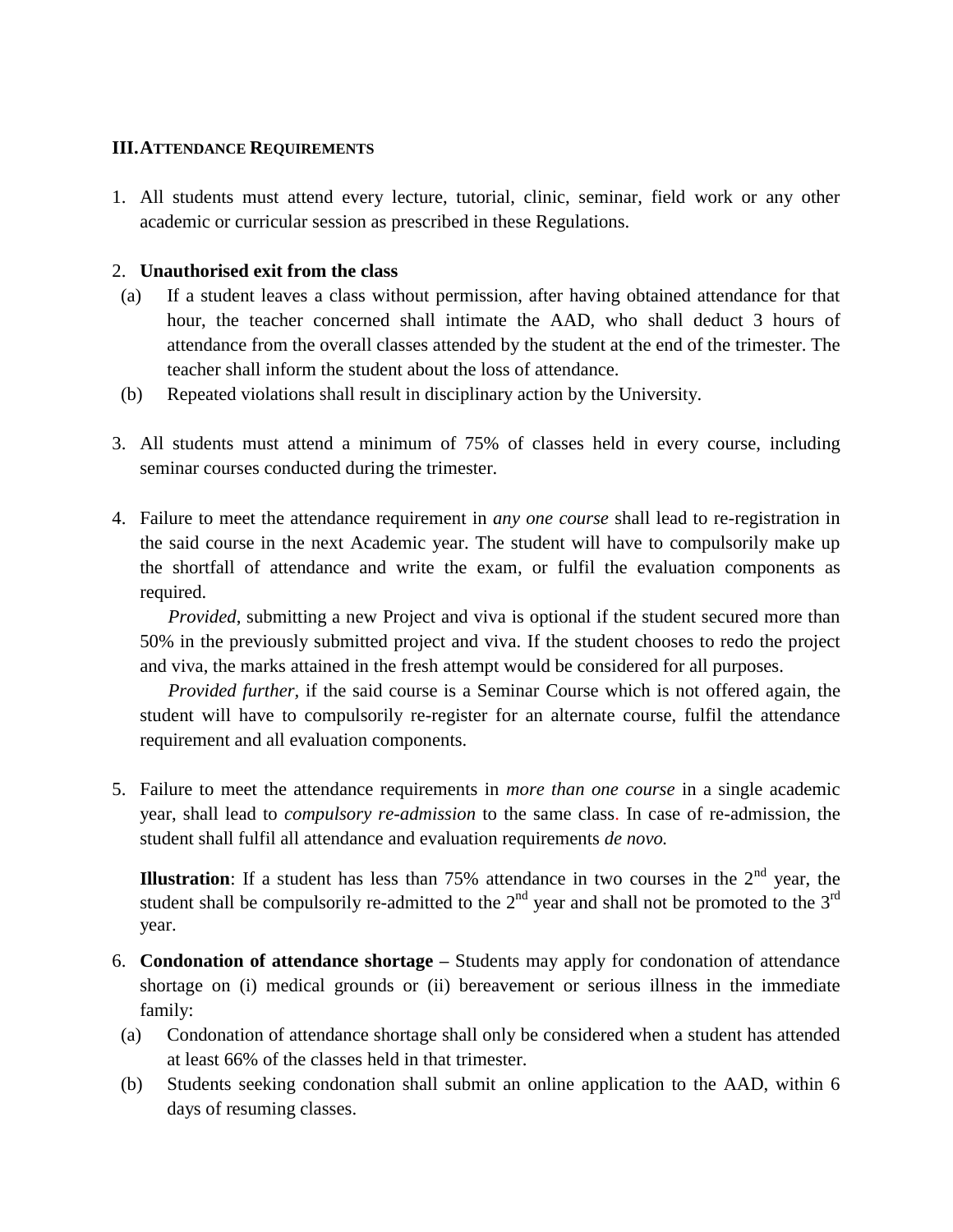- (c) In case of medical grounds, the application shall be supported by a Doctor's Certificate and Hospital Discharge Summary (if applicable). The University shall verify that a student was incapacitated, such that they could not attend classes on the basis of their application.
- (d) In case of bereavement or serious illness in the immediate family, the application shall be supported by proof of relationship and the relevant circumstances, which the University shall verify.
- 7. **Attendance status** The attendance status of every student shall be updated on the University's online portal, and students shall keep track of the same.

## IV. **EVALUATION**

- 1. **Course credits –** Every successfully completed course, including seminars & clinical courses shall earn a student **4 (four)** credits.
- 2. **Grade point scale**  Students will be evaluated through letter grades on a seven-point scale with the corresponding grade values given below:

| Grade         | <b>Grade Description</b>                 | <b>Grade point</b> | Percentage (of marks) |
|---------------|------------------------------------------|--------------------|-----------------------|
| $\Omega$      | Meets the highest standards for the      | 7                  | 70% and above         |
|               | assignment or course                     |                    |                       |
| $A+$          | Meets very high standards for the        | 6                  | 65% to 69.5%          |
|               | assignment or course                     |                    |                       |
| A             | Meets high standards for the assignment  | 5                  | 60\% to 64.5\%        |
|               | or course                                |                    |                       |
| $B+$          | Meets most of standards for the          | $\overline{4}$     | 55\% to 59.5\%        |
|               | assignment or course                     |                    |                       |
| B             | Meets basic standard for the assignment  | 3                  | 50\% to 54.5\%        |
|               | or course                                |                    |                       |
| $C+$          | While acceptable, falls short of meeting | $\overline{2}$     | 45\% to 49.5\%        |
|               | basic standards in several ways          |                    |                       |
| $\mathcal{C}$ | Lowest passing grade                     |                    | 40\% to 44.5\%        |
| $\mathbf{F}$  | Failing, very poor performance           | $\theta$           | Below 40%             |

# 3. **Cumulative Grade Point Average** (**CGPA**)

- (a) CGPA indicates the overall academic performance of a student in all Courses registered upto and including the latest completed Academic Term/trimester.
- (b) CGPA shall be calculated as the sum of grade points obtained in every course divided by the number of courses.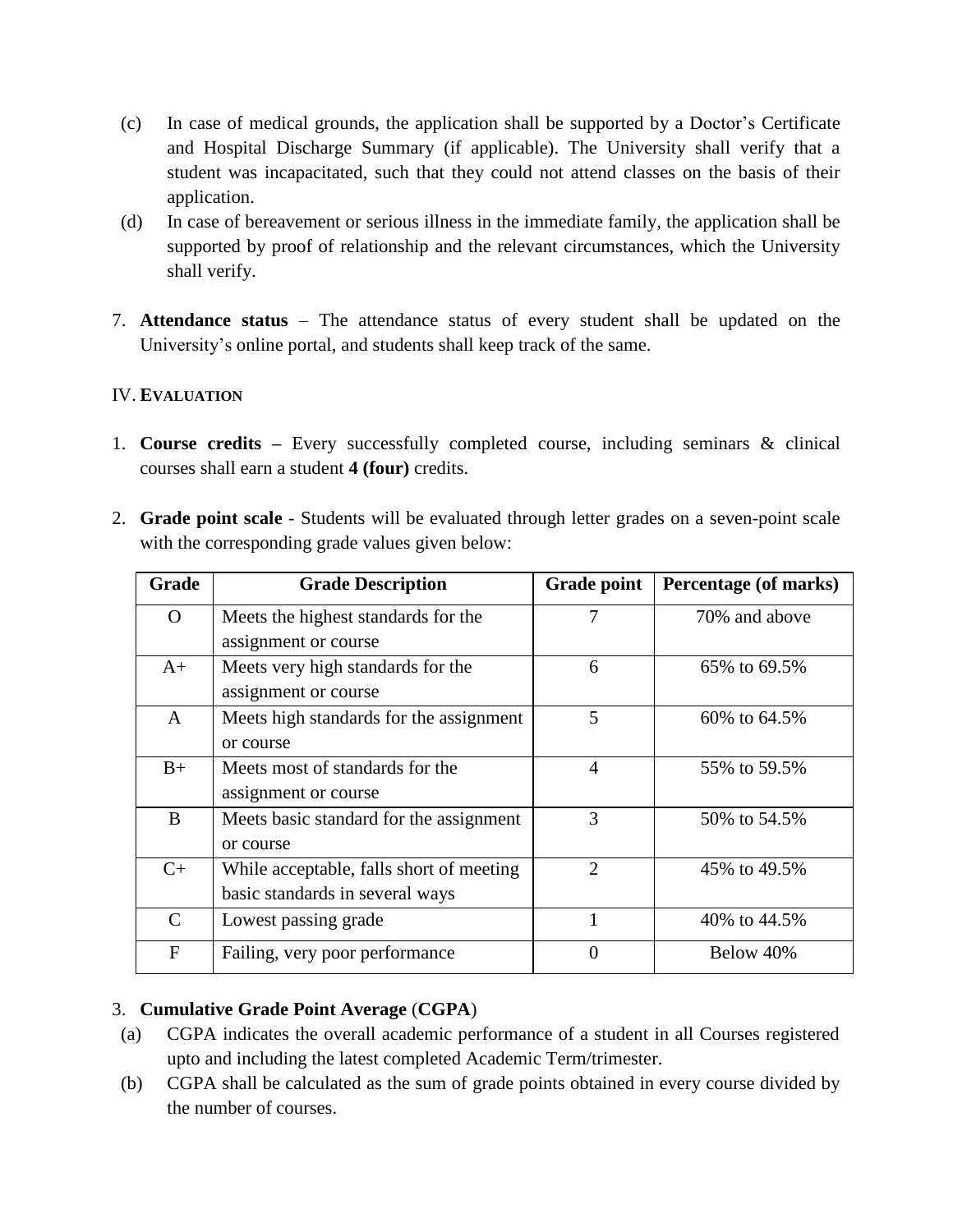#### *Illustration:*

| <b>S.No.</b>               | Course        | Grade        | <b>Grade points</b> |  |
|----------------------------|---------------|--------------|---------------------|--|
|                            | Sociology I   |              |                     |  |
| 2.                         | Economics I   | $B+$         |                     |  |
| 3.                         | Legal Methods |              |                     |  |
|                            | Torts I       | $A+$         |                     |  |
|                            |               | <b>Total</b> | 18                  |  |
| $CGPA = 18/4 = 4.5 / 7.00$ |               |              |                     |  |

#### **V. PROJECT ASSIGNMENTS**

1. **Project topics** – Students shall notify the Course teacher and AAD of their Project topics within the first week of the commencement of the trimester. No change of topic shall be ordinarily permitted. However, students may write to their course teacher to obtain permission to change topics, and a copy of such letter must be submitted to the AAD.

#### 2. **Deadline for submissions**

(a) Students in the  $2<sup>nd</sup>$ ,  $3<sup>rd</sup>$  and  $4<sup>th</sup>$  years shall submit two projects in the first four weeks of each trimester, and two other projects in the subsequent four weeks of the trimester. The last dates for the submission of both sets of projects shall be announced on the day of the commencement of the trimester [hereinafter "notified date of submission"].

*Provided, for re-registered students, the project submissions for the carried over courses, when more than one, shall be evenly distributed between the two submissions in the trimester. This shall not be a ground for extension.*

(b) For students in the II and III trimesters in the  $1<sup>st</sup>$  year, the above rule shall apply. For  $1<sup>st</sup>$ year students in the I trimester, the following deadlines are applicable:

| <b>Submissions</b> | <b>Deadlines</b>                                                                         |
|--------------------|------------------------------------------------------------------------------------------|
| $1st$ Project      | One month from the commencement of the trimester                                         |
| $2nd$ Project      | One week from the notified date of first submission                                      |
|                    | $3rd$ & 4 <sup>th</sup> Projects   One month from the notified date of first submissions |

- (c) No interchange of submission of projects in the trimester is permitted.
- 3. **Project Submission –** Students shall submit their projects only in soft copy on or before the scheduled date on the online portal.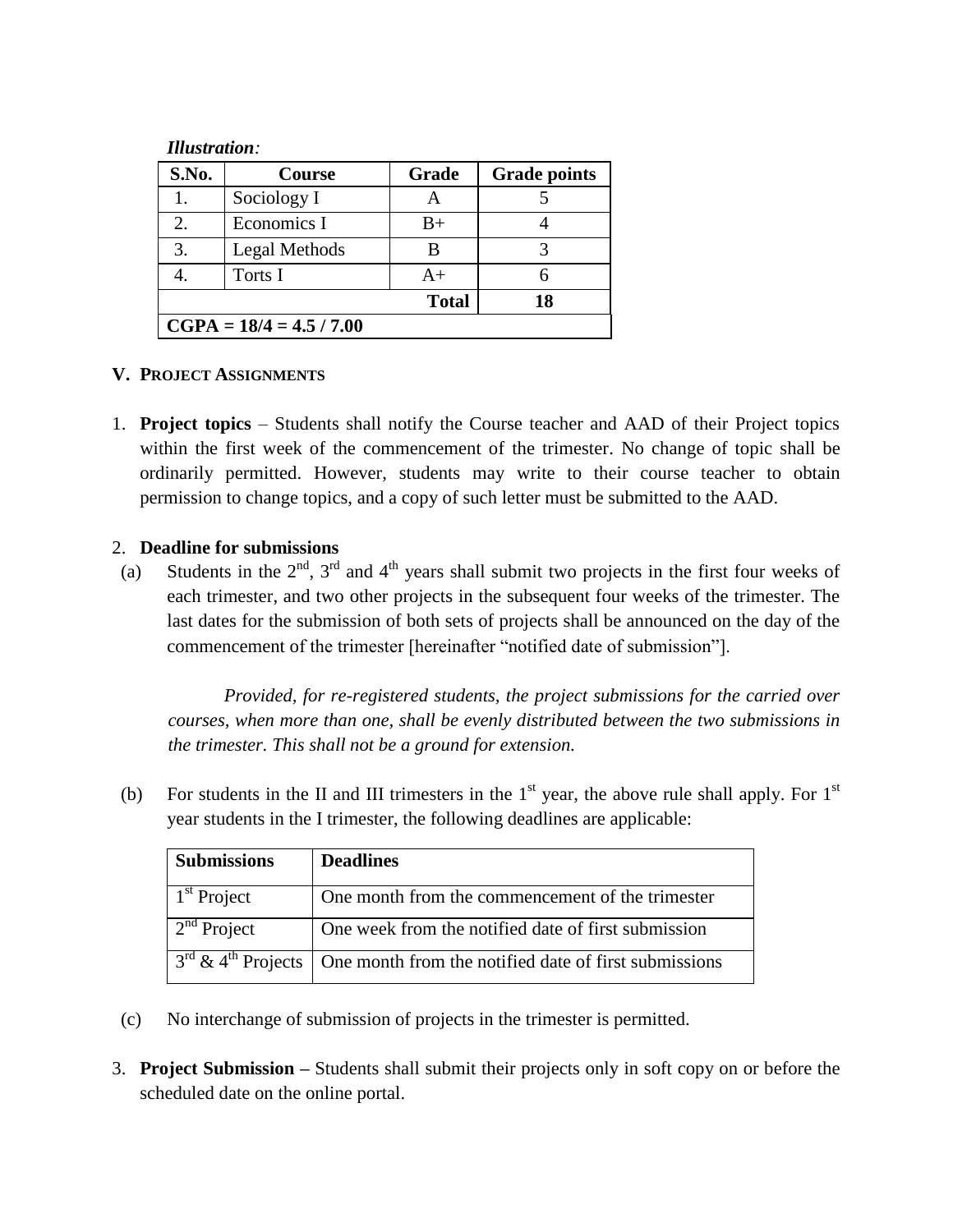- 4. **Marking Scheme –** Projects shall be evaluated on a total of 30 marks as per the criteria approved by the UGC. Any deviation from the same has to be approved by the Academic Review Committee ((hereinafter "ARC").
- 5. **Plagiarism –** Plagiarism i.e. passing off someone else's work as one's own, by copying words, phrases and ideas without proper citation, is strictly prohibited by the University:
- (a) Course teachers who suspect plagiarism shall report the Project and author to the AAD, who shall refer the complaint to the UGC Chairperson, along with a written intimation to the student.
- (b) A student found guilty by the UGC shall be given zero marks for the plagiarised project and viva submissions, and will not be permitted to write the final exam. The student will have to compulsorily re-register for the course in the next academic year. A second violation will lead to suspension for a trimester.

## 6. **Penalty for late submission of Project Assignments**:

- (a) **Half a mark (0.5)** shall be deducted on the Project marks, for every day the submission is delayed, including holidays.
- (b) Projects delayed by more than 6 days shall not be accepted, and the student shall receive no marks for either the project or the viva-voce in the course concerned. **Illustration** – If the submission date was  $1<sup>st</sup>$  of the month, no submissions will be accepted from the  $8<sup>th</sup>$  of the month onwards.

## 7. **Extensions**

- (a) Notwithstanding Regulation V(6) above, the UGC may grant a Project extension for a maximum period of **six (6)** days in the following circumstances:
	- (i) The student has submitted an application for condonation of attendance under Regulation III(6) and the same has been verified as genuine.
	- (ii) The student is differently abled.
- (b) Penalty for late submission beyond the extended date of submission shall be applicable as per Rule V(6) above.

**Illustration**: If the original project submission date is  $1<sup>st</sup>$  August and the extended date is  $4<sup>th</sup>$  August, (3 days extension out of maximum possible 6 days), a student submitting the project on 5th August will lose ½ a mark and not 1½ marks*.*

## 8. **Viva Voce and Project Presentations**

(a) The course teacher may choose either a project presentation or viva voce component for their course evaluation, which shall carry  $10$ (ten) marks. All viva voce / presentations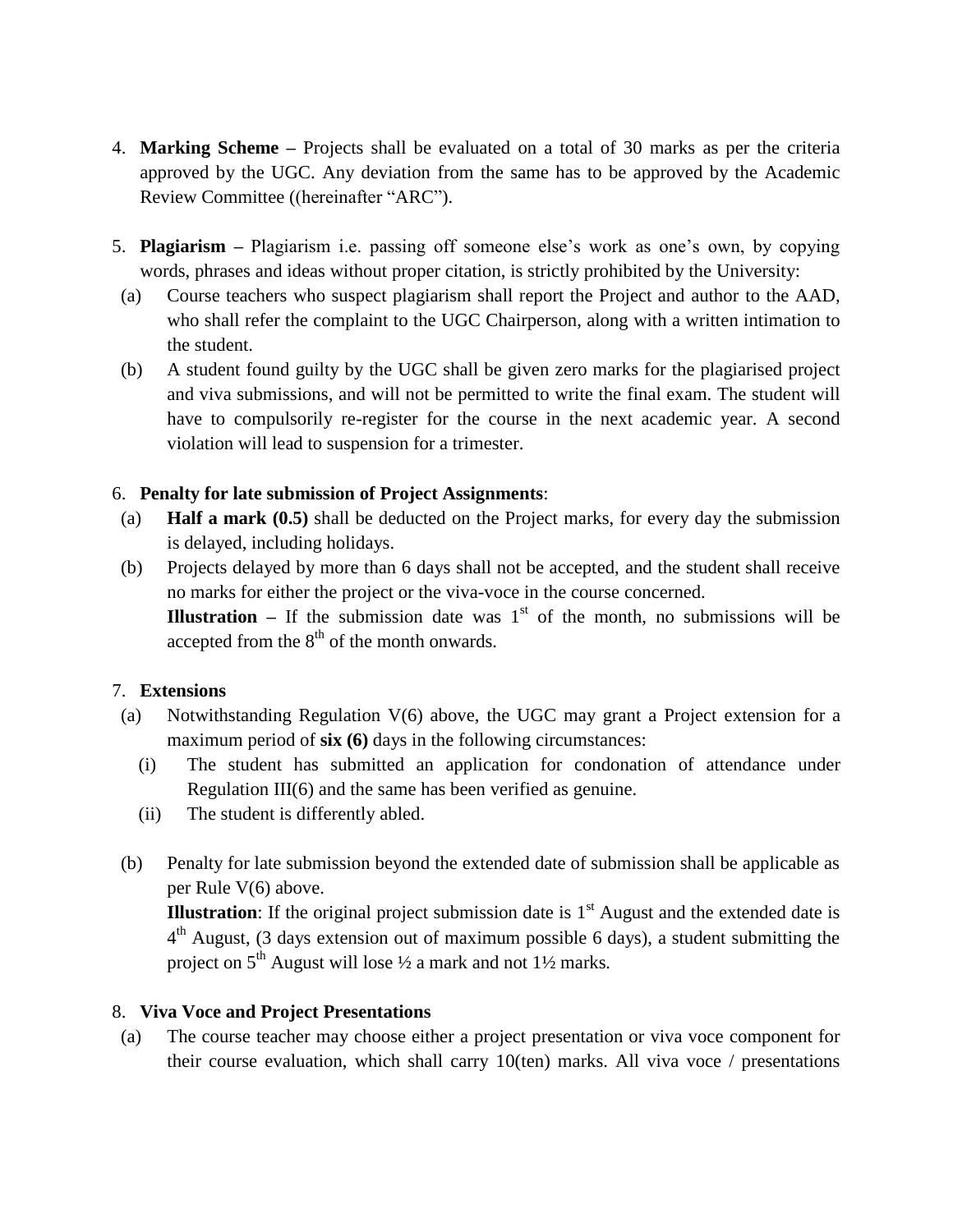shall be conducted by the course teacher and the coordinating teacher, if any, in the presence of a minimum of 3 students.

- (b) Students shall be awarded zero marks for their viva-voce/ presentation if they fail to attend the same as per schedule, without prior written permission of the UGC.
- (c) Viva voce is a part of the examination process. The AAD shall announce the schedule of vivas and presentations at the beginning of the trimester.
- 9. **Project Exemptions -** Project exemptions may be granted to students who participate or win in moot court competitions and client counselling or negotiation competitions, as provided below:
- (a) Students who have participated in national moot court competitions (except the Bar Council of India Moot Court Competition) or in a national or international client counselling or negotiation competition involving written submissions, are eligible to apply for **one** project exemption.
- (b) Students who have won national moot rounds and subsequently qualify for the international round of the said moot, or who have participated in any moot specifically designated for project exemptions (as notified by the UGC), are eligible to apply for **two**  project exemptions.
- (c) All project exemption applications shall be submitted at least one week before the date of the notified deadline for first submission.
- (d) The student shall apply for exemption in the course whose submission date is closest to the date of submission of moot memorials. However, if in the relevant trimester there is a course related to the moot subject the student must seek an exemption only in that specific course.

*Explanation*: *If the memorial submission is closest to the first submission then exemption can be sought for a subject in that submission and not for subjects in the second half. If*  submissions are during vacations, then exemptions can be taken from among the second *half submissions of the previous trimester.*

- (e) The moot memorial or written submission submitted in lieu of the project shall be evaluated on 40 marks. A faculty member nominated by the UGC shall conduct the said evaluation. Results of the same must be released before the declaration of results for the trimester.
- (f) No Viva voce shall be conducted for the course in which the student has been granted an exemption;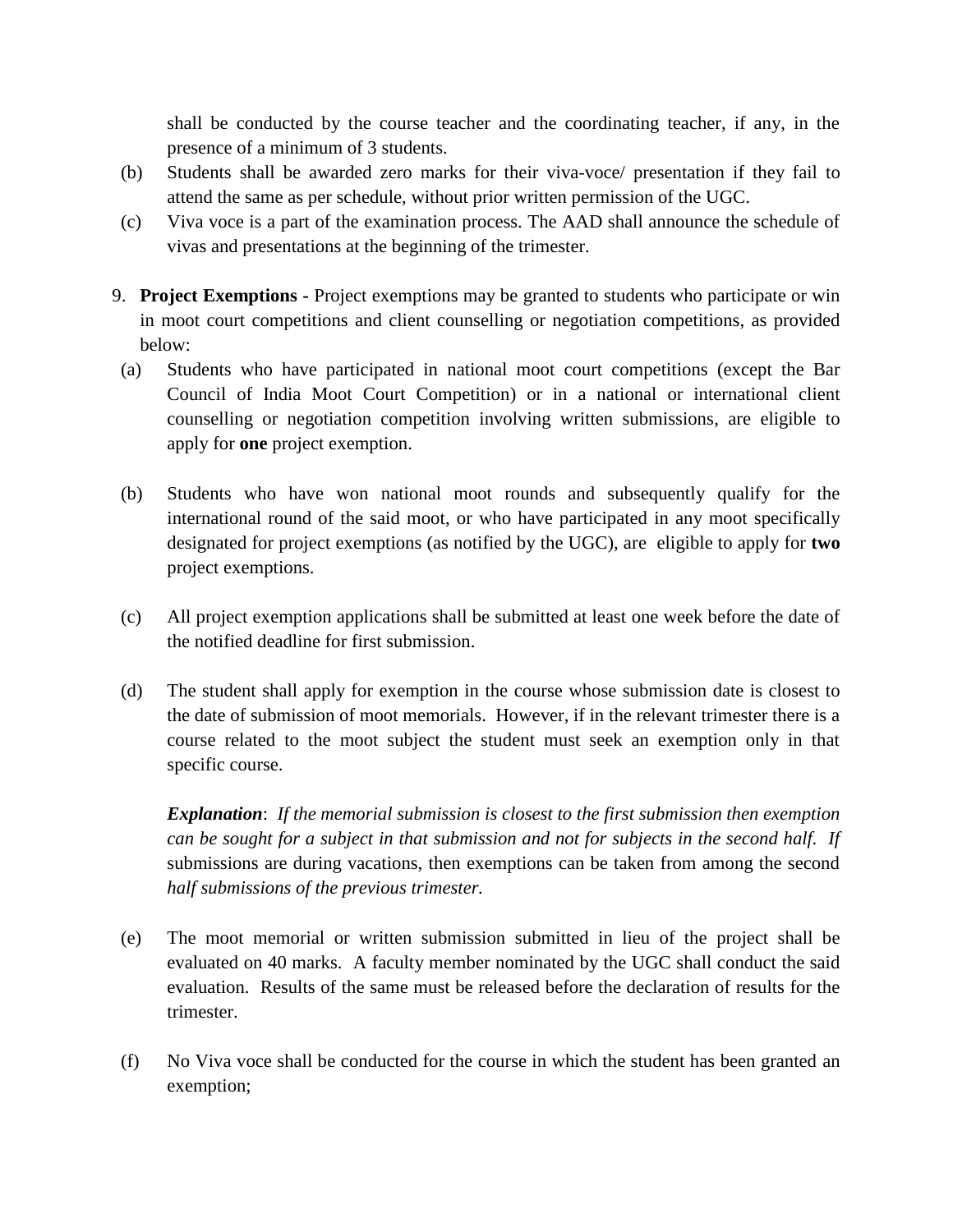(g) Under no circumstances shall a student avail of more than 2 exemptions in a trimester, 4 exemptions in any given academic year and 10 exemptions during the entire 5-year undergraduate course.

#### **VI.SEMINAR COURSES**

#### 1. **Required number of Seminar Courses**

(a) All  $3^{rd}$ ,  $4^{th}$  and  $5^{th}$  year students are required to complete the following number of optional seminar courses as given below:

| Number of seminar courses to be completed |             |              |               |  |  |  |
|-------------------------------------------|-------------|--------------|---------------|--|--|--|
| Year                                      | Trimester I | Trimester II | Trimester III |  |  |  |
| 3 <sup>rd</sup><br>year                   | none        |              |               |  |  |  |
| year                                      | none        |              |               |  |  |  |
| year                                      |             |              |               |  |  |  |

*Provided*, a 5<sup>th</sup> year student who is completing a litigation advocacy course in the first or second trimester shall complete one less seminar in that respective trimester and in lieu of that, complete one additional seminar in the third trimester.

#### 2. **Offering of Seminar Courses**

- (a) A list of Seminar courses, with the course outline, shall be notified at least 7 days before the trimester begins.
- (b) Ordinarily a choice of no less than 2 seminars shall be offered for every one seminar that a student has to complete in the relevant trimester as given below:
- (c) Seminar courses are offered on a first-come first-serve basis, and students shall register for the courses as offered.
- (d) All requirements for seminar courses, such as presentations and written exams, must be completed in the same trimester and cannot under any circumstances be deferred to the following trimester(s).
- (e) Under no circumstances shall students be permitted to opt out of the seminar course registered after the commencement of the classes.
- (f) Barring in exceptional circumstances, the number of students in each seminar course shall not be less than 10 and more than 40.

#### 3. **Seminar course structure**

(a) Unless otherwise approved by the UGC, all seminar courses must cover a minimum of 40 class hours.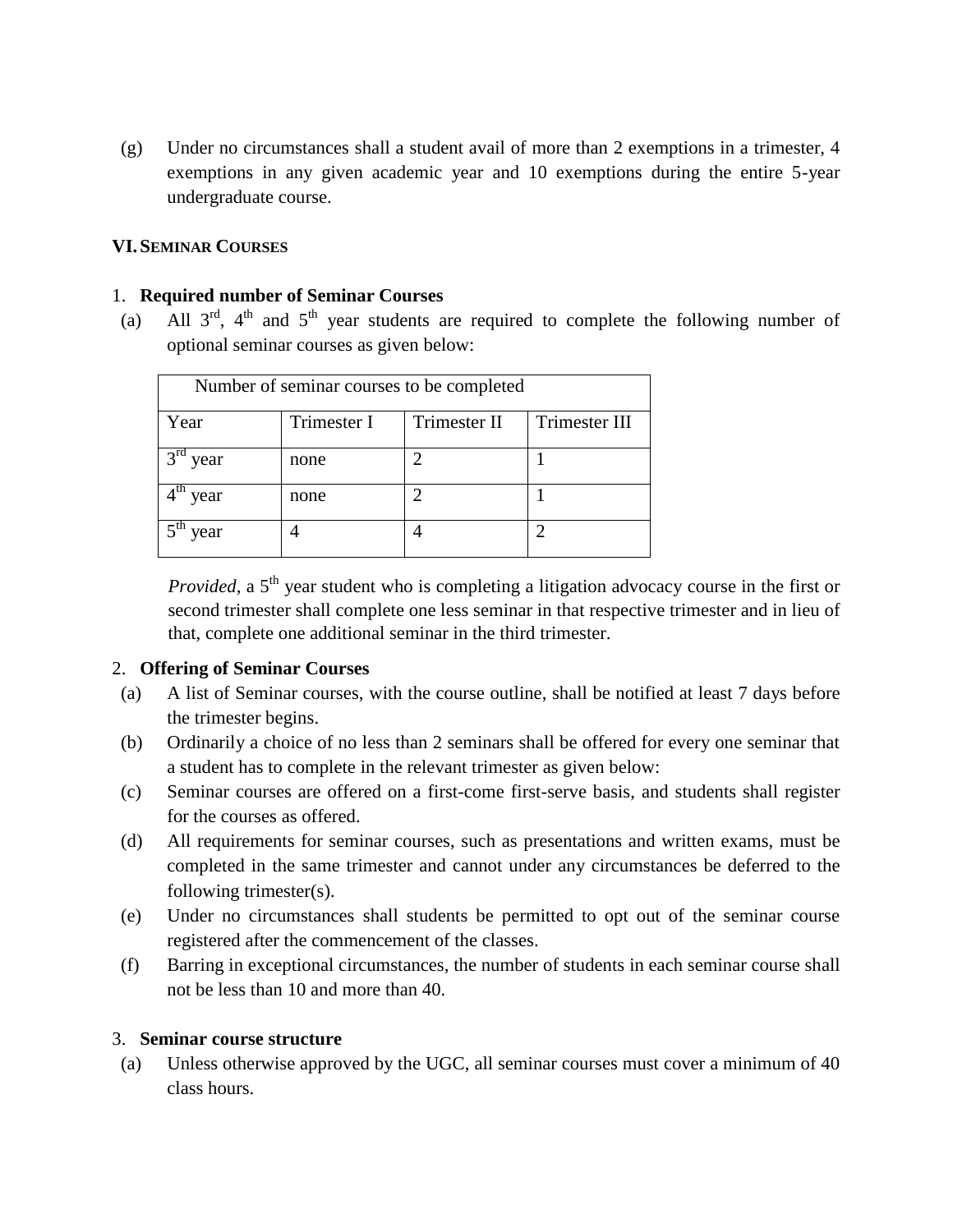- (b) The marking scheme for seminar courses (except Teaching Seminars) shall consist of the following components:
	- Class participation  $-10$  marks
	- Written submissions / Seminar Paper 60 marks
	- Viva voce/Project presentation  $-30$  marks

Any deviation from the above must have the prior approval of the Academic Review Committee.

- 4. **Deadline for project submission** The deadline for all seminar written submissions shall be as per the course outline but not later than the last date of the trimester.
- 5. **Project submission regulations** Except as specifically provided in this Chapter, the regulations pertaining to 'Project Submissions', 'Penalty for late Submission', 'Plagiarism', 'Project extensions' and 'Viva voce and Project presentations' in Chapter V shall apply equally to Seminar Courses.
- 6. **Results-** The results of the seminar courses shall be announced along with the results of the regular courses.

## 7. **Offering of Teaching Seminars**

- (a) Any course teacher who has taught at the University for more than one year has the option of selecting one Teaching Seminar student from the 5<sup>th</sup> year class or LL.M. class.
- (b) The courses open for the Teaching Seminar shall be notified by the Examination Department one month before the end of the previous trimester.
- (c) The selected students shall be intimated at least two weeks before the end of the previous trimester.
- (d) No student shall be allowed to take more than one teaching seminar course in a trimester.
- (e) Students applying for a second Teaching seminar in a subsequent trimester may be selected only if that student is the sole applicant.
- (f) Students going on an exchange program cannot apply for a teaching seminar in a trimester in which they are likely to leave before completion of the course.
- (g) Students applying for a Teaching Seminar course shall submit an application stating their grade in the concerned subject, along with a Statement of Purpose, within three days of the notification of Teaching Seminar offerings.
- (h) Teaching Seminar students shall be chosen on the basis of the following guidelines:
	- Grade obtained in the concerned course (as given in the transcript);
	- Work done by the students in the course subject area;
	- Communication skills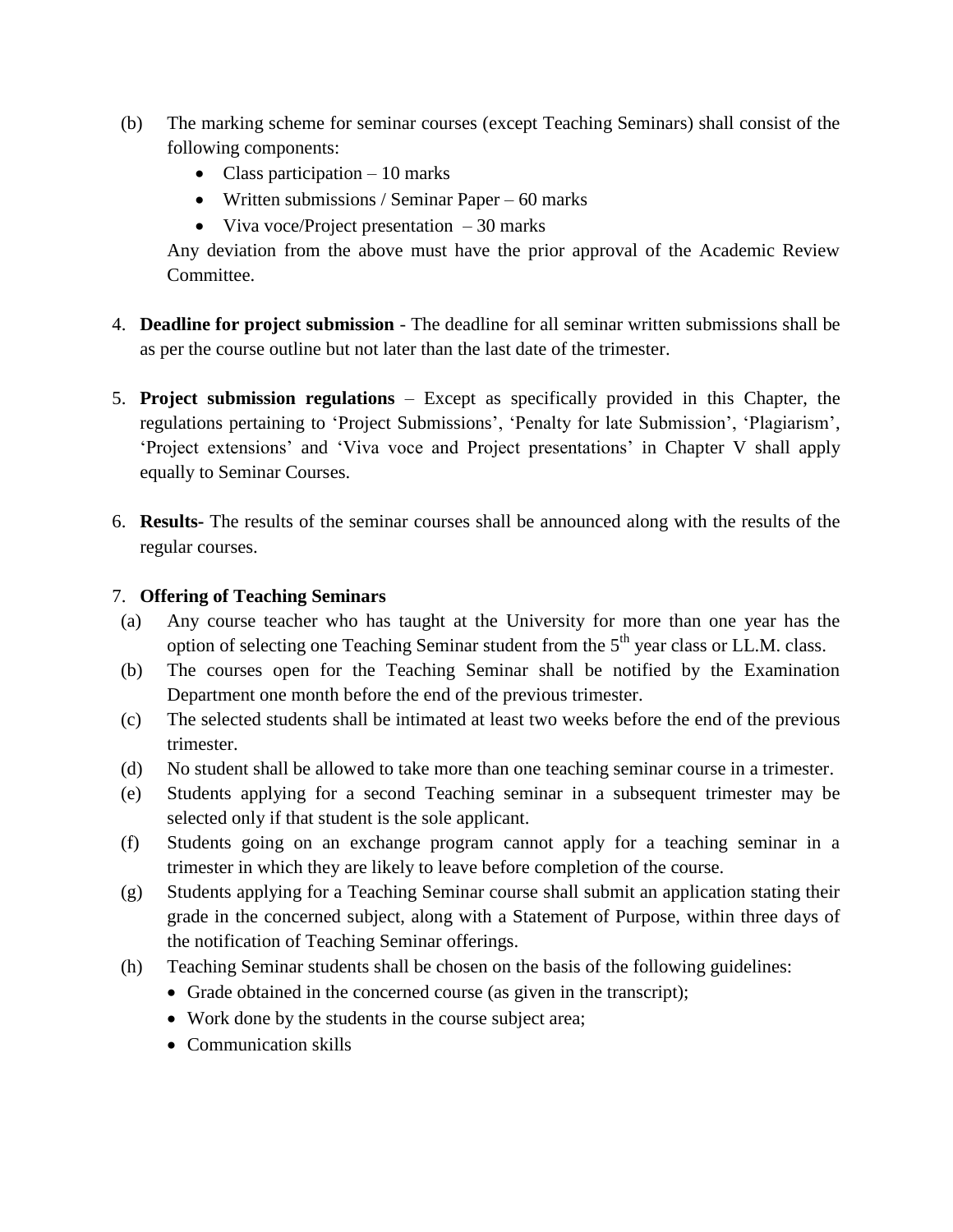- 8. **Teaching Seminar attendance requirement –** Students are required to attend a minimum of 30 class hours of the total number of classes held, failing which they will need to re-register for an alternate course in the next trimester Students are advised to carefully study the course schedule to avoid clashing hours with regular/Seminar courses, in order to meet the attendance requirement.
- 9. **Teaching Seminar marking scheme –** The marking scheme for teaching seminars shall comprise the following components:
	- Teaching  $(4 6$  hours) 30 marks
	- Assistance in preparation of reading materials and research 20 marks
	- Assistance in project consultation, question paper preparation, key to the questions and evaluation of a maximum of 6 projects and 6 answer scripts- 20 marks
	- Assistance in conducting Viva-voce 10 marks
	- Submission of a report of Teaching seminar  $-20$  marks

## **VII. EXAMINATION**

### 1. **General Terms**

- (a) Written examinations for all mandatory courses shall be held at the end of the trimester they are taught in. The total marks for the written examination shall be 60(sixty).
- (b) The schedule of examinations for each trimester shall be notified at least one week before the date of first examination.
- (c) Results for each course, along with the answer key used for evaluation, shall be submitted by the course teacher to the Examination Department no later than ten (10) days after the date of the examination.
- (d) For clinical courses, the examination scheme shall be governed by rules as notified by AAD.
- (e) Students shall be intimated of their marks and grades obtained in each subject vide the online portal. The university will maintain a record of the result separately.
- (f) Results will be declared in the official transcript in the form of a Grade as illustrated in Chapter IV and communicated to the parents of the student concerned within one week of the announcement of the results.
- (g) The mid-term examination is optional for all courses, and may be conducted at the teacher's discretion with prior information to the UGC and students.
- 2. **Examination Malpractice -** All instances of examination malpractice shall be dealt with under the 'Principles of Conduct, 2002'. Upon the discovery of, or reasonable suspicion of, any such malpractice, any faculty member, or member of the university staff, shall immediately refer the said instance to the AAD. The AAD shall refer the complaint to the UGC, with intimation to the student concerned. The Chairperson, U.G. Council after due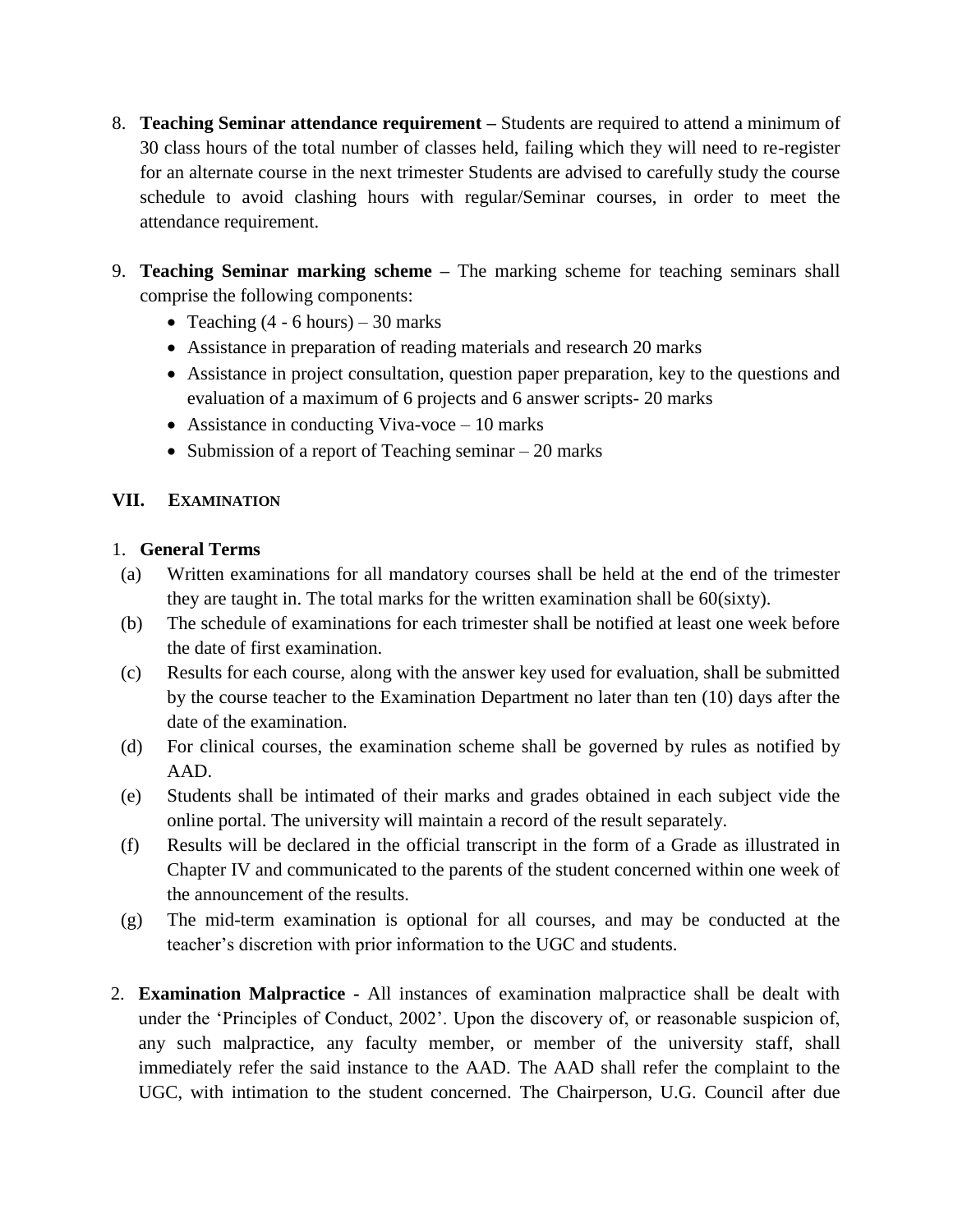consideration shall forward the same to the DARIC. Examination malpractice includes, but is not limited to, any of the following acts:

- (a) Gaining unauthorised access to documents, including examination question papers, answer sheets, records, or other confidential documents, whether physically, by employing electronic means, or otherwise, at any given point of time;
- (b) Removal of an answer sheet from the venue of examination, after the commencement of the examination;
- (c) Carrying of electronic equipment into the examination hall, without prior written permission to do so;
- (d) Carrying in any material into the exam hall which is not permitted by the course teacher or university authorities;
- (e) Any communication, whether by words, gestures or otherwise, with other candidates in the examination hall, during the examination;
- (f) Deliberate revelation of identity of the candidate on the answer sheet, so as to vitiate the examination results;
- (g) Any other activity that, in the opinion of the invigilator, amounts to malpractice;
- (h) Any attempt to commit any of the above.
- 3. **Viewing of Answer papers** Students shall have the right to view and may discuss their written examination answers with the course teacher or compare it with a detailed key, after the declaration of results. The course teacher shall allow students a period of **three working days** to avail of this right.

*Provided,* students who have failed in the third trimester may discuss the end-term papers upto 2 days before the commencement of the repeat examination.

## 4. **Grievance redressal and revaluation**

- (a) If a student wishes to contest the grade awarded in any course, they may file a written application to the Course teacher for revaluation in the following manner:
	- (i) By indicating the specific questions in which they believe they have failed to get the appropriate marks, as per the answer key provided, with reasons; and
	- (ii) By paying the requisite revaluation fee per subject within the notified date.
- (b) The grade obtained in the revaluation shall be final. Any alteration of marks beyond **two marks** shall be accompanied with an explanation by the teacher.

## 5. **Repeat Examination**

(a) Repeat examinations will be conducted at the end of the academic year for students who obtain an 'F' grade. Students with a C or C+ grade may also opt to write repeats, if necessary, to achieve a CGPA of 3.00.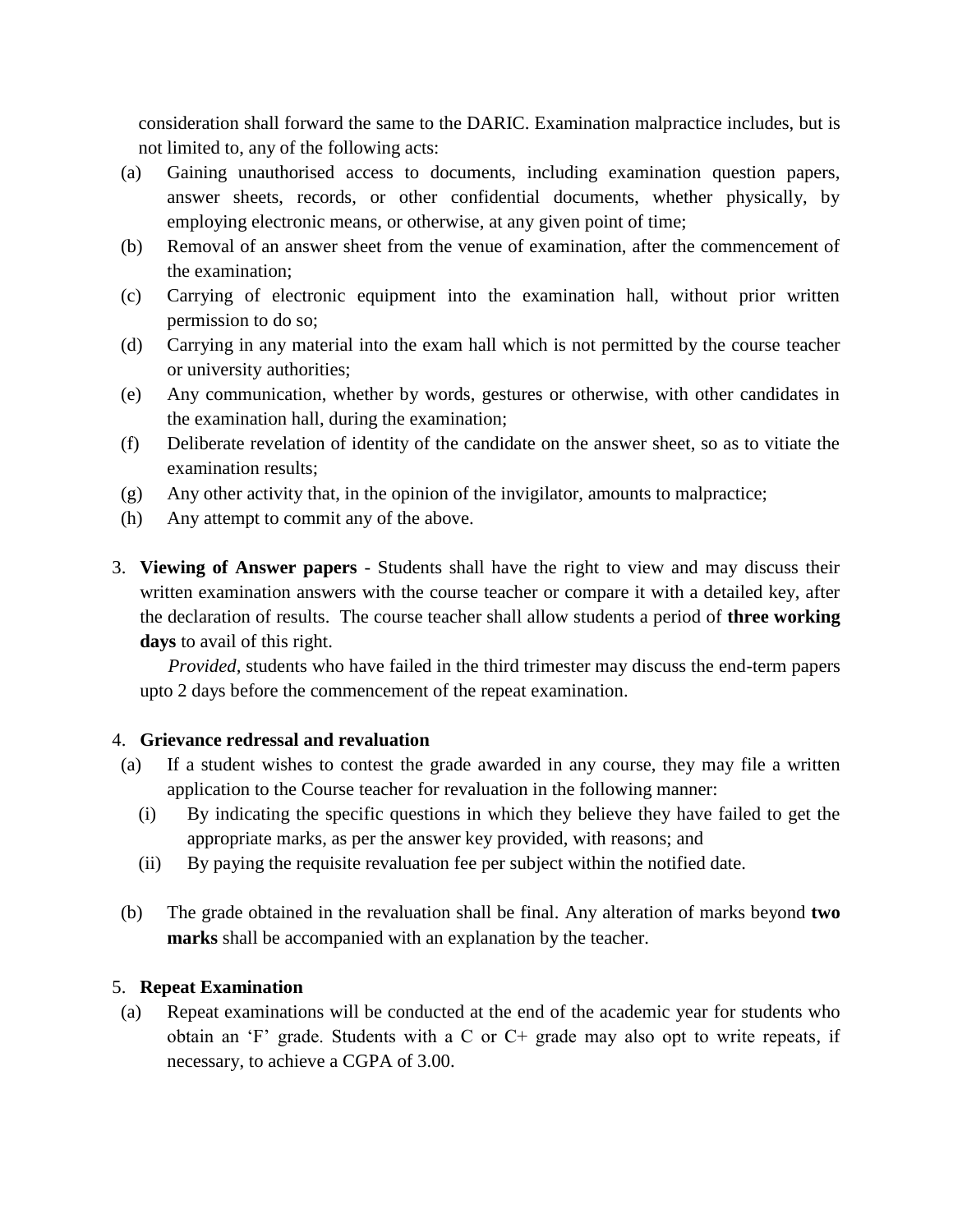- (b) The repeat examination shall be for 60 marks. The remaining 40 marks shall be the marks already obtained for the project and viva voce or a newly submitted project and viva subject to Regulations III(4) and IX(2).
- (c) Students who wish to attempt a repeat examination shall apply for the same, individually in each subject where an examination is sought, and shall pay the requisite fee **3 days**  pri**o**r to the date of the exam.
- (d) **Seminar courses** In case a student fails in a seminar course, he / she may resubmit an improved seminar paper on the same topic within ten days of the declaration of results, with or without a fresh project presentation.

*Provided*, if the ground for failure was due to late submission or non-submission of the paper, such students will have to compulsorily re-register for a seminar course in the next Academic Year.

(e) **Clinical Courses –** There shall be no repeat examination for the Litigation Clinic and Placement Clinic courses as there are no components of examination to be repeated.

## 6. **First Attempts/ Medical First Attempt**

- (a) Students who are unable to sit for the term examinations in any mandatory course, may apply to sit for the examinations at the end of the academic year or in a subsequent trimester, which shall be recorded as a First Attempt (FA), on one or more of the following grounds:
	- (i) Representation, which shall not include memorial submission, of the University in competitions to be notified by the University, the dates of participation for which fall within three days of the date of the examination. A student may claim FA only for the specific exam which falls within three days and not any other exam;
	- (ii) Medical conditions rendering the student unable to attempt or write the examination, which shall be known as a Medical First Attempt(MFA);
	- (iii) Bereavement of immediate family necessitating the student's absence from the examination;
- (b) An application for First Attempts shall be in writing to the UGC Chairperson. It shall be accompanied by:
	- (i) in cases of representation in any competition, a detailed travel plan including official communications regarding dates of participation and travel records;
	- (ii) in case of medical reasons, the doctor's certificate and Hospital Discharge summary, if applicable
	- (iii) in case of bereavement, travel documents and proof of relationship.
- (c) Applications must be verified and considered by the UGC and reasons for grant or refusal of the application must be recorded. In the case of participation in a competition, the student shall apply for the First Attempt at least ten days prior to the date of examination.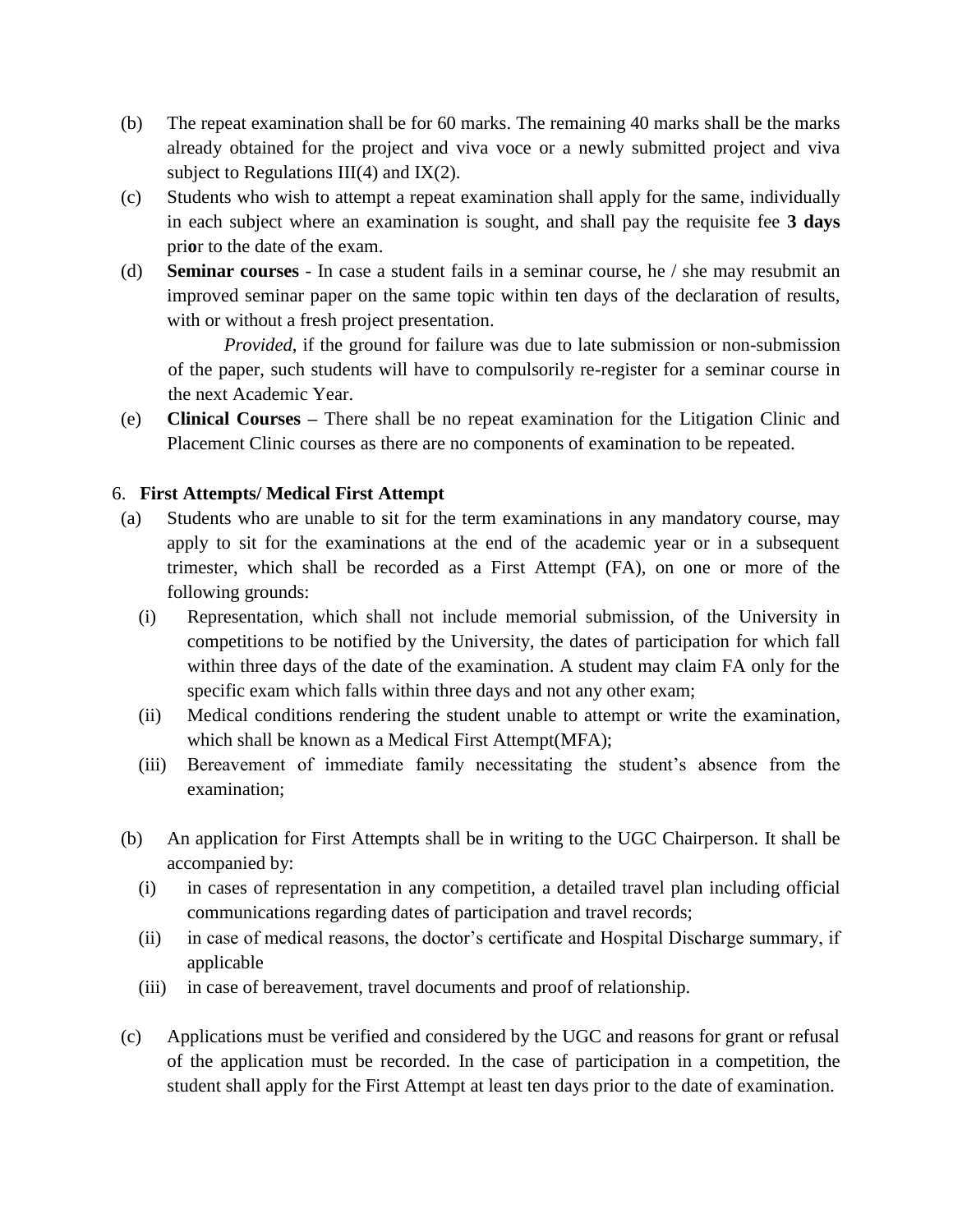*Provided,* in cases where the student is prevented from making an application prior to the examination due to bona fide reasons, they shall make such application no later than **ten** days after the date of the examination, and explain the cause of delay.

- (d) If the student who has been granted a First Attempt is absent for the First Attempt examination, it shall be counted as a 'Fail' grade, and the student will need to re-register for the course in the next academic year.
- (e) No repeat examination fees shall be paid by students who are taking the repeat examination as a **first attempt**.
- 7. **Communication of Transcripts** Transcripts shall be sent to the parents of students within one week of the announcement of results.

### 8. **Transcript References**

- A first attempt examination on medical grounds shall contain the letters "MFA" in the transcript, which reads as "Medical First Attempt";
- A first attempt examination on any other grounds shall not bear any reference in the transcript;
- In case of re-registration, the grade must carry "RR";
- $\bullet$  In case of Repeat examination, the grade must carry "R";
- In case of Special Repeat examination, the grade must carry "SR" instead of "R";
- In case a student repeats the course / repeats the same year more than once, the grade must carry as many Repeats as he / she repeats;
- A repeat examination in a course where the student had received a grade of  $C+/-C$  shall be referenced by "I" which reads as 'improvement'.

## **VIII. EXCHANGE PROGRAMMES**

- 1. An **Exchange Programme Coordinator** (hereinafter "EPC") shall be notified by the Vice-Chancellor before the start of the Academic Year.
- 2. **Offer of Exchange Programmes** The EPC shall coordinate the details of potential exchange programmes at foreign universities, before the end of the previous academic year, in consultation with the Chairpersons of the UG and PG Councils as the case may be, in order to align the same with the academic programme of the Law School. The EPC shall notify students approaching the  $5<sup>th</sup>$  year of the available exchange programmes.
- 3. **Selection and approval -** Students in their 5<sup>th</sup> year may apply for exchange programmes that will be approved by the EPC taking into due consideration the following factors such as: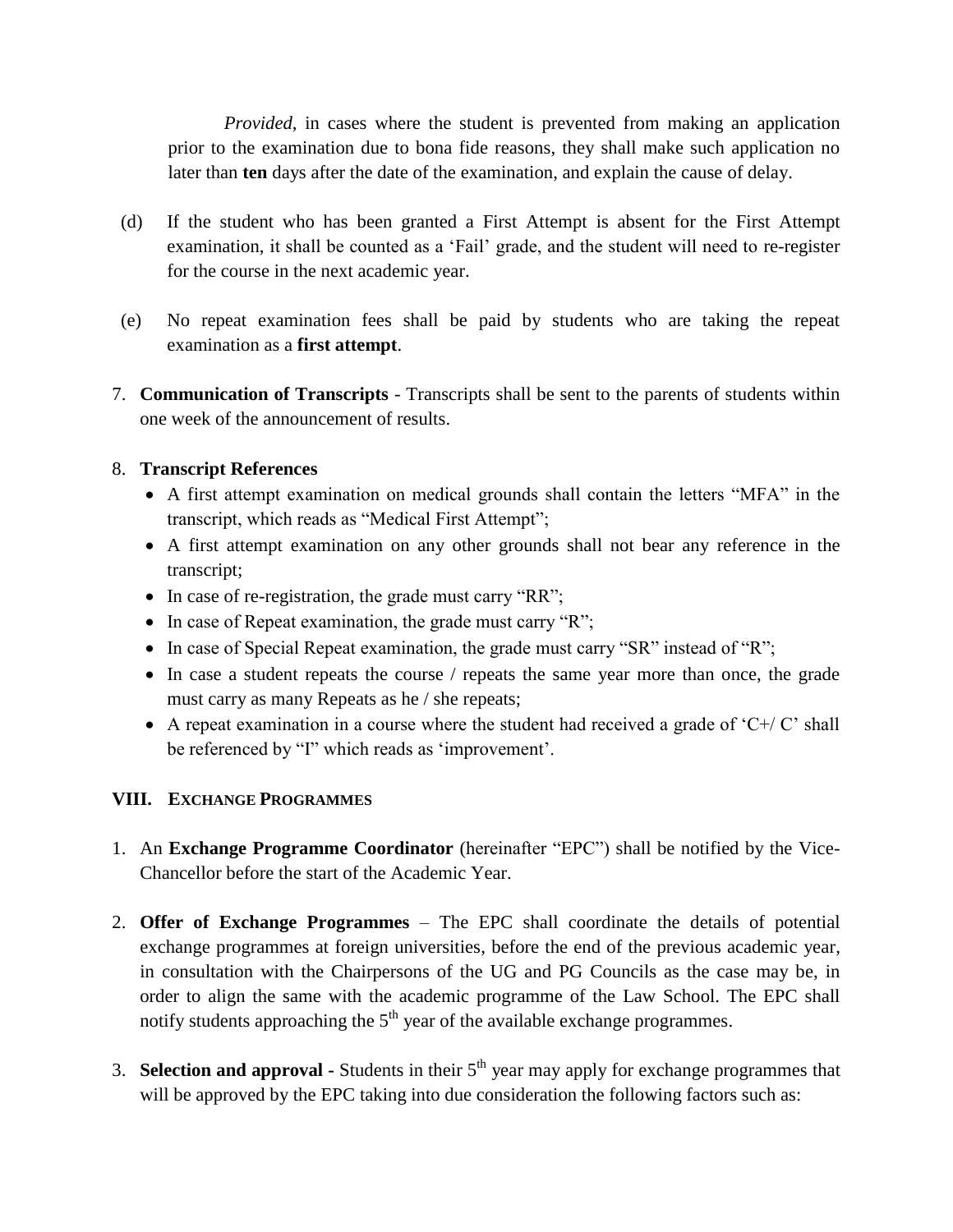- (a) Whether the student can reasonably fulfil all the academic requirements of his/her current academic year such as attendance, submission of essays/projects, viva voce in person, examinations, etc.
- (b) Whether the student can reasonably fulfil all the other pending academic requirements of the previous academic years such as attendance, project submission, viva voce, examination in re-registered mandatory or seminar courses.
- (c) Whether the student can fulfil the Internship programme requirements of the University.
- (d) Whether the student has faced any serious disciplinary action or is facing any pending disciplinary enquiries.
- (e) Whether a student has achieved a minimum CGPA of 4 by the end of the fourth year.
- (f) Whether the student was promoted to the  $5<sup>th</sup>$  year without having been detained in any previous academic year due to failure to fulfil the required promotion criteria.

#### 4. **Transfer of credits**

- (a) All students who have gone on exchange to a foreign university must complete 16 credits in that university. Completion of any further credits will not offset credits at NLSIU.
- (b) The grades obtained by a student during their exchange programme shall not be included to calculate their final CGPA at NLSIU.
- (c) The name of the foreign university, courses taken, and grades obtained by a student on exchange shall be indicated in the student's Official Transcript.

## **IX.PROMOTION**

- 1. A student will be promoted to the next academic year only if **ALL** of the following conditions are fulfilled:
- (a) The student has obtained a CGPA of 3 over the 12 courses of that academic year.
- (b) Does not have an 'F' grade in more than 3 courses of the current academic year.
- (c) Does not have attendance shortage in more than one course of the current academic year.
- (d) Does not have an 'F' grade in any of the carried over courses of the previous year.
- 2. **Promotion in case of carry-over courses**: If a student has failed a course from the previous academic year, such a course shall be a carry-over course. A student may pass this course in in the following manner:
- (a) By writing the examination when held at the end of the relevant trimester/ at the end of the academic year in the month of June; and
- (b) If the student had obtained less than 50% of the total marks for their project and viva, they must additionally submit a new project and redo the viva.
- 3. A student shall pass the 60 mandatory and seminar courses with a minimum CGPA of 3.00 within the maximum period of 8 years, to be awarded the B.A., LL.B. (Hons.) Degree.